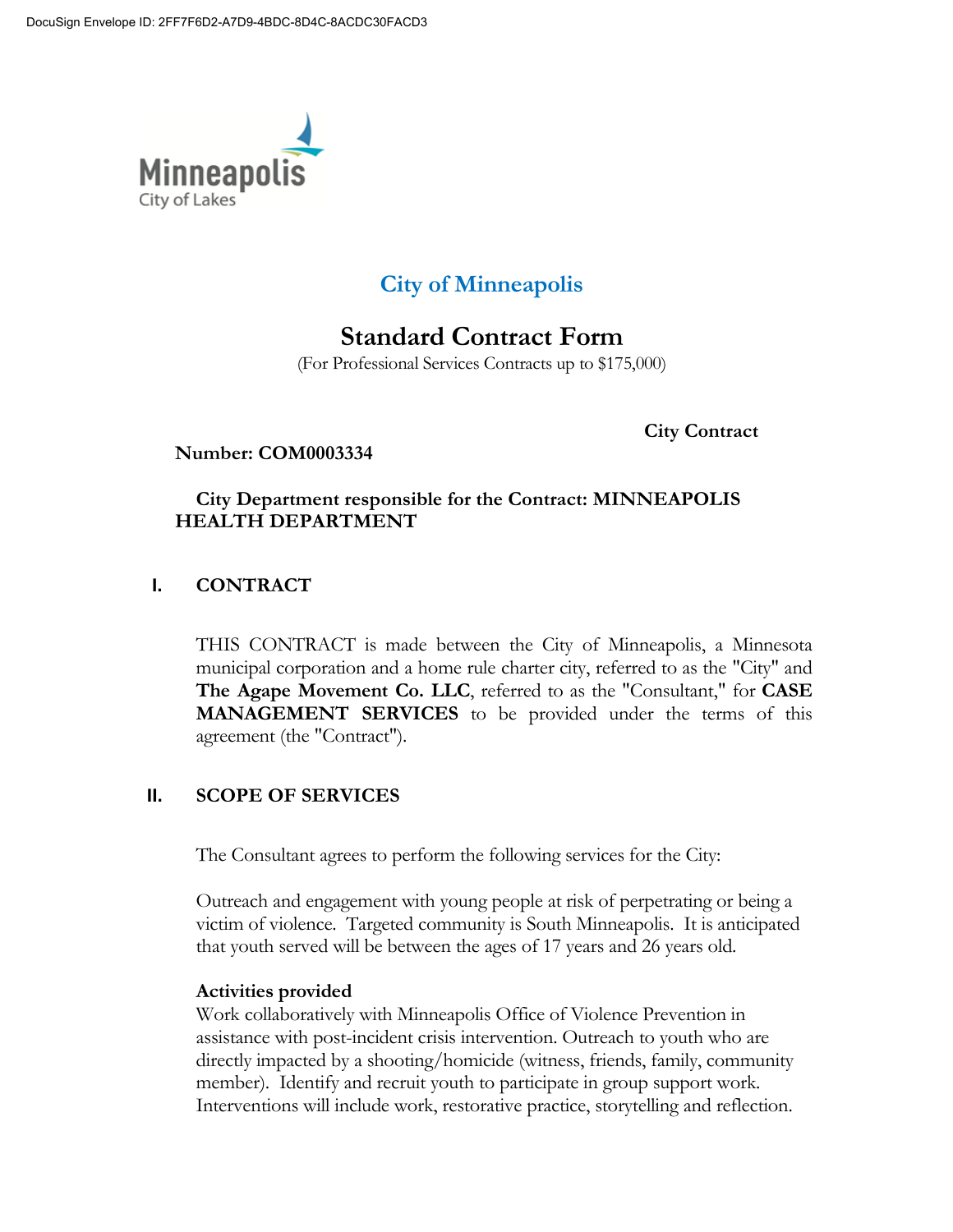Work with City of Minneapolis Violence Prevention staff on Resource identification and building collaborative relationships with agencies/individuals working on the issue of violence prevention/intervention with gang/clique involved people.

#### **Outcomes/Evaluation**

- Attend a minimum of 10 community meetings per month that are relevant to violence prevention and gang/gun violence interruption.
- Connect with a minimum of 10 agencies per month that provide services related violence prevention and gang/gun violence interruption.
- The contactor will provide written summaries monthly on resources identified and community meetings attended.

The Consultant will utilize the five goal areas of the Minneapolis Blueprint for Action to Prevent Youth Violence (as guiding principles in the implementation of their violence prevention project.

#### **III. COMPENSATION**

The Consultant shall be compensated as follows:

| <b>Item</b>                                               | <b>Role on Project</b>     | Salary/wages charged<br>to project | <b>Total</b> |
|-----------------------------------------------------------|----------------------------|------------------------------------|--------------|
| The Agape<br>Movement<br>(Staff and<br>personnel<br>time) | Outreach &<br>Engagement   | \$40 per hour x 500<br>hours       | \$20,000     |
| <b>Supplies</b>                                           | Organizational<br>Capacity | Flat rate                          | \$5,000      |
| <b>TOTAL</b>                                              |                            |                                    | \$25,000     |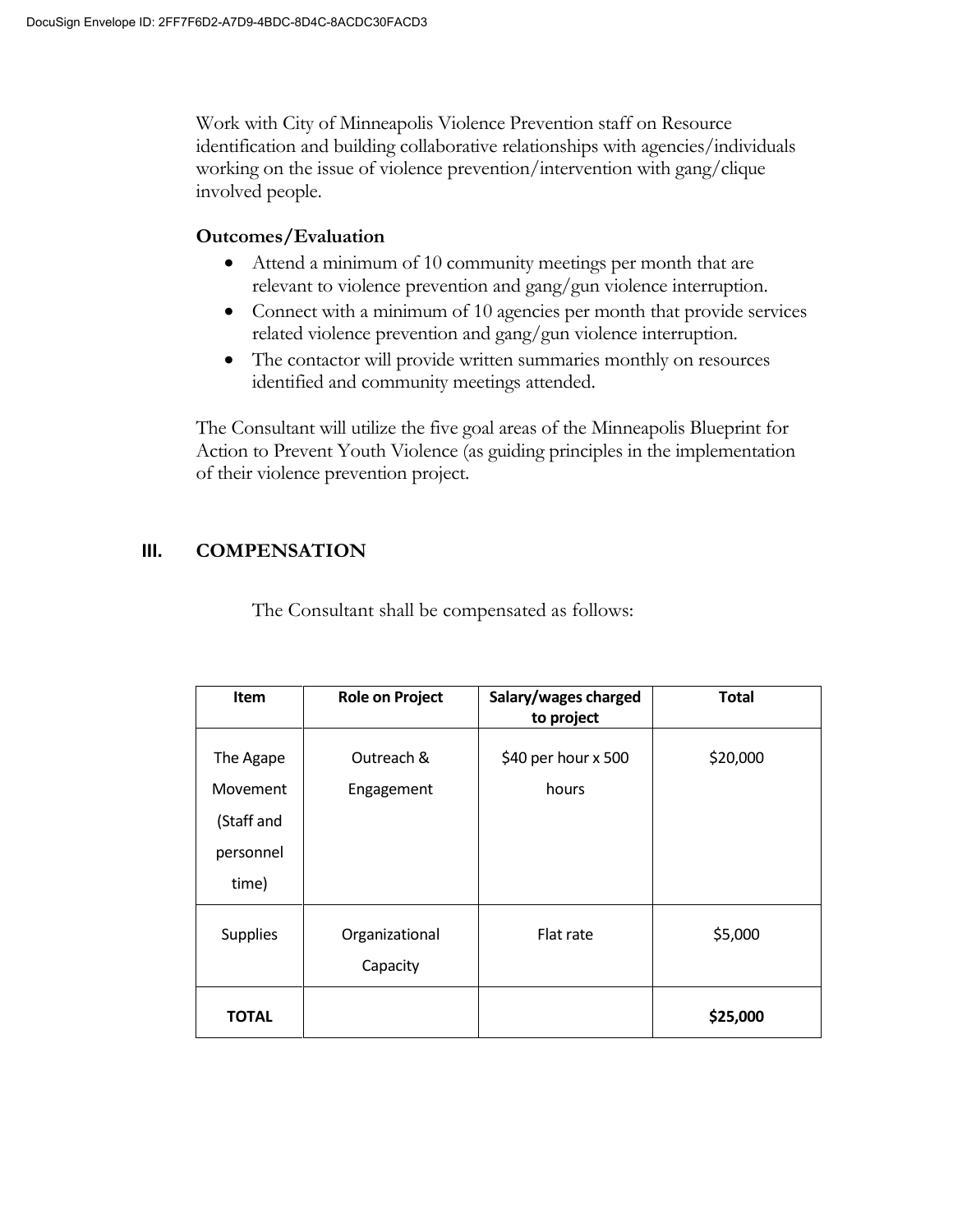The total compensation under this Contract for services (including reimbursable expenses) shall not exceed **\$25,000.00**. The Consultant shall submit itemized invoices for services rendered. The City shall have no obligation to pay any invoices received more than 120 days after the Termination Date indicated in Section IV of this Contract.

#### **Expense Reimbursement**

If the City has agreed to reimburse the Consultant for "Eligible reimbursable expenses", then eligible reimbursable expenses shall only be paid upon submission of itemized invoice and approval by the Contract Manager identified in Section XVI of this Contract. The City shall only pay for "eligible reimbursable expenses". All travel must be conducted in accordance with the City's **Travel Reimbursement Conditions for Consultants:**

(http://citytalk/wcm1/groups/public/@finance/documents/webcont ent/wcms1p-096175.pdf)

**Note: The sum total for Compensation and eligible reimbursable expenses under this Standard Contract Form shall not exceed One Hundred Seventy-Five Thousand (\$175,000) dollars.**

#### **IV. EFFECTIVE DATE AND TERMINATION DATE**

This Contract shall be in full force and effect from **January 01, 2021** through **December 31, 2021** unless otherwise extended by the City or terminated earlier under the Cancellation, Default and Remedies section. The duration of this Contract including amendments shall not exceed five years.

#### **V. SUBSTITUTIONS AND ASSIGNMENTS**

Services by the Consultant will be performed by the following person(s):

The Agape Movement authorized staff and personnel

Upon approval by the City, the Consultant may substitute other persons to perform the services. If substitution is permitted by the City, the Consultant shall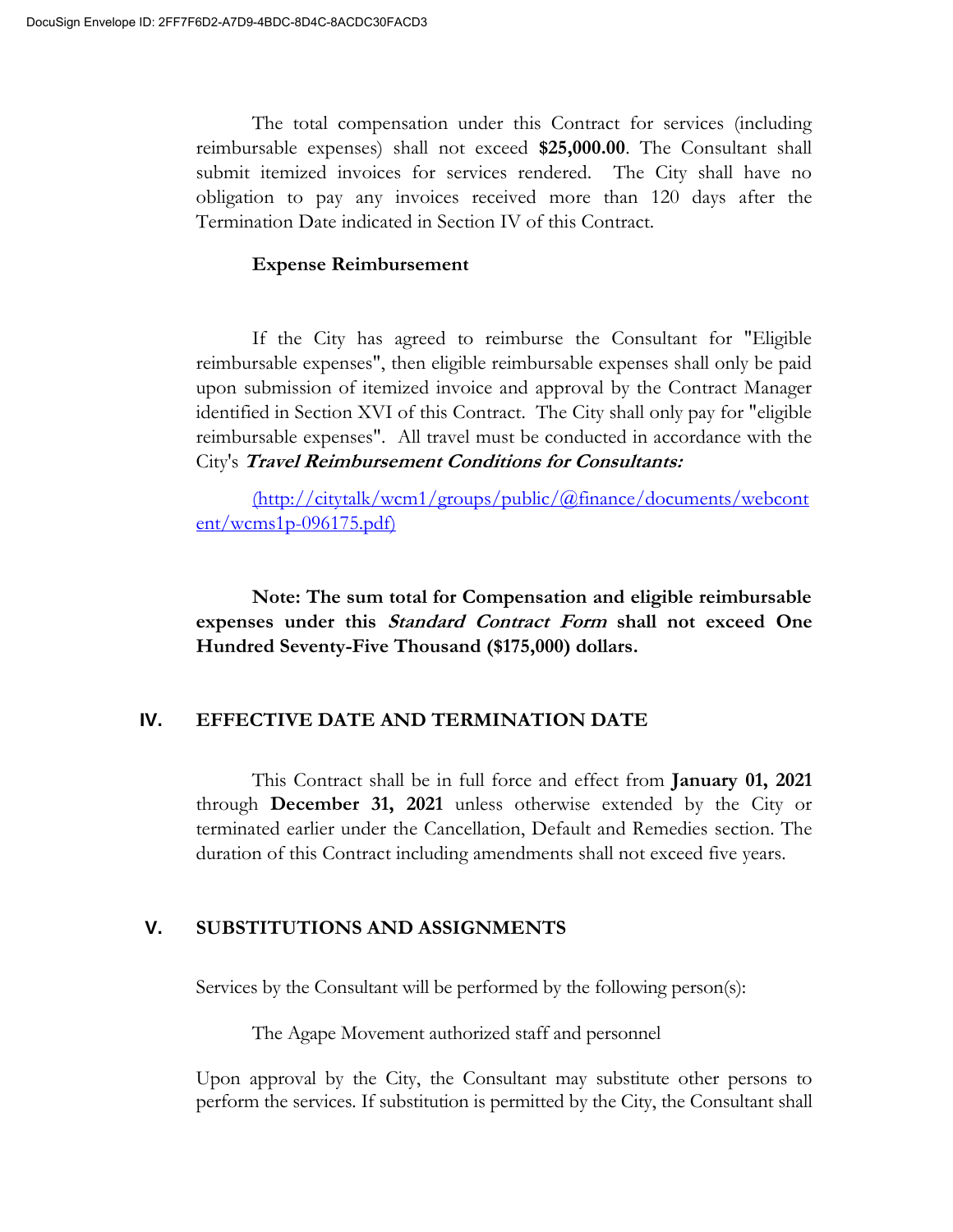provide information to the City's Contract Manager identified in the Notices section to allow proper review of the qualifications of the substituted person. No assignment of this Contract shall be permitted without the written amendment signed by the City and the Consultant.

#### **VI. SUBCONTRACTING OR SUBCONSULTING**

The Consultant shall not engage in any subcontracting or sub-consulting of any part of the Scope of Services to be provided under this Contract without the written authorization of the Contract Manager identified in the Notices section hereof. Should sub-contacting or sub-consulting be permitted by the Contract Manager, the Consultant is encouraged to hire, retain or engage an "Approved Small Business Enterprise" as that term is defined in Chapter 18A of the Minneapolis Code of Ordinances.

#### **VII. CONTRACT ADMINISTRATION**

All provisions of this Contract shall be coordinated and administered by the Contract Manager identified in the Notices section.

#### **VIII. INDEPENDENT CONSULTANT**

The Consultant and its employees shall not be an employee of the City. It is agreed that the Consultant and its employees will act as an "independent contractor" and acquire no rights to tenure, workers' compensation benefits, unemployment compensation benefits, medical and hospital benefits, sick and vacation leave, severance pay, pension benefits or other rights or benefits offered to employees of the City, its departments or agencies. The parties agree that the Consultant and its employees will not act as the agent, representative or employee of the City.

#### **IX. CONSULTANT'S INSURANCE**

The Consultant shall maintain the types of insurance and limits of coverage identified in Exhibit A which is attached and made part of this Contract.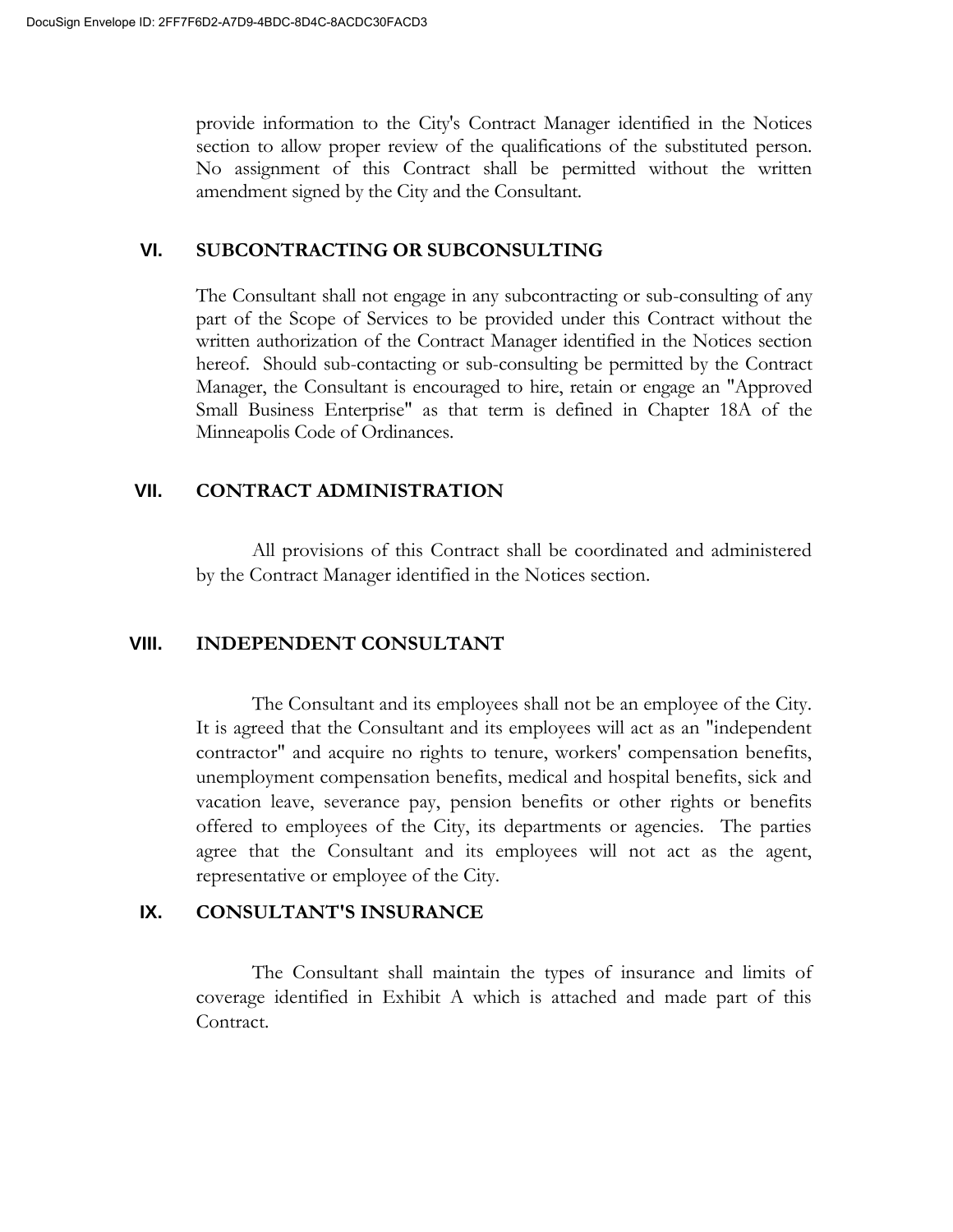### **X. DATA PRACTICES**

The Consultant agrees to comply with the Minnesota Government Data Practices Act (the "Act") and all other applicable state and federal laws relating to government data. The requirements of Minnesota Statutes, Section 13.05, subdivision 11, apply to companies or individuals who perform a government function. The Consultant and any of Consultant's subconsultants or sub-contractors retained to provide services under this Contract shall comply with the Act and be subject to penalty for noncompliance as though they were a governmental entity. The Consultant will immediately report to the City any requests from third parties for information relating to this Contract. The City agrees to promptly respond to inquiries from the Consultant concerning data requests. The Consultant agrees to hold the City, its officers, and employees harmless from any claims resulting from the Consultant's unlawful disclosure or use of data protected under state and federal laws, regardless of the limits of insurance coverage.

#### **XI. COMPLIANCE WITH THE LAW**

The Consultant agrees to abide by the requirements and regulations of The Americans with Disabilities Act of 1990 (42 U.S.C. Sections 12101-12213) (ADA), the Minnesota Human Rights Act (Minn. Stat. Ch. 363A), the Minneapolis Civil Rights Ordinance (Ch. 139), and Title VII of the Civil Rights Act of 1964 (42 U.S.C. Section 2000e). These laws deal with discrimination based on race, gender, disability, religion and with sexual harassment. In the event the Consultant has questions concerning these requirements, it should request necessary clarifications from the City. Violation of any of the above laws can lead to termination of this Contract

#### **XII. AUDITS**

As provided in Minnesota Statutes, Section 16C.05, subdivision 5, the Consultant agrees that the City, the State Auditor or any of their duly authorized representatives, at any time during normal business hours and as often as they may reasonably deem necessary, shall have access to and the right to examine, audit, excerpt and transcribe any books, documents, papers, records and accounting practices and procedures that are relevant and involve transactions relating to this Contract for a period of six years after the final payment is made by the City to the Consultant.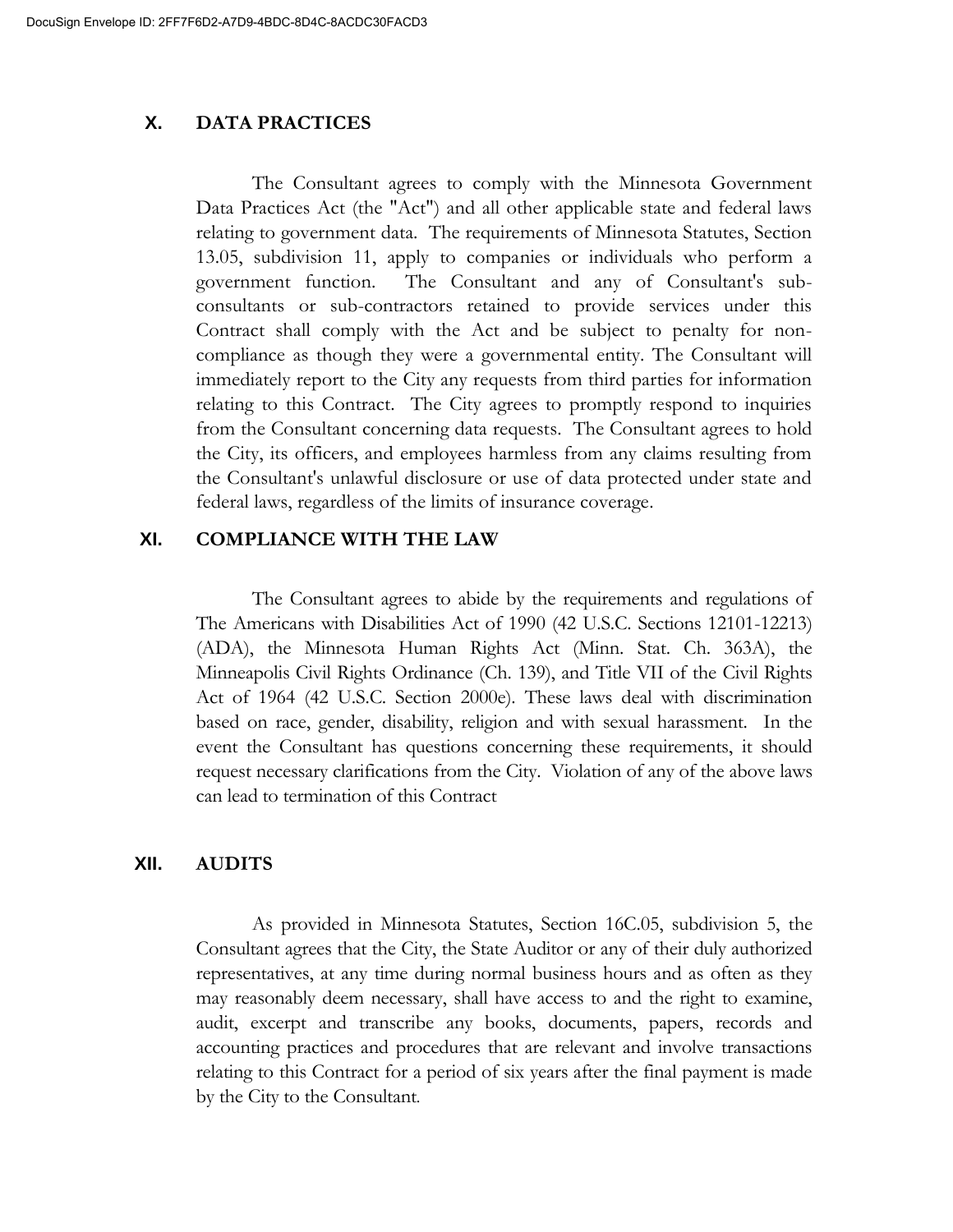#### **XIII. SUCCESSORS AND ASSIGNS**

The terms and conditions contained in this Contract shall become the obligation of and the rights enure to the benefit of the parties' successors and assigns.

#### **XIV. LIABILITY AND INDEMNITY**

- a. The City agrees to defend, indemnify and hold harmless the Consultant against any and all claims, liability, loss, damage or expense arising under the provisions of this Contract and caused by the negligent acts or omissions of the City or its employees.
- b. The Consultant agrees to defend, indemnify and hold harmless the City against any and all claims, liability, loss, damage or expense arising under the provisions of this Contract and caused by the negligent acts or omissions of the Consultant or its employees, agents, subcontractors and sub-consultants.

#### **XV. CANCELLATION, DEFAULT AND REMEDIES**

Either party to this Contract may cancel this Contract upon thirty (30) days written notice, except in instances where the Consultant fails to fulfill its obligations under this Contract in a proper and timely manner, or otherwise violates the terms of this Contract, in which case the City has the right to terminate this Contract if the Consultant has not cured the default within seven (7) days after receipt of written notice of the default from the City.

Notwithstanding the Liability and Indemnity Section or this Cancellation, Default and Remedies Section, the Consultant shall not be relieved of liability to the City for damages sustained by the City as a result of any breach of this Contract by the Consultant. The City may, in such event, withhold payments due to the Consultant for the purpose of set-off until such time as the exact amount of damages due to the City is determined. The rights or remedies provided here shall not limit the City, in case of any default, error or omission, by the Consultant, from asserting any other right or remedy allowed by law, equity, or by statute. Nothing in this Contract shall be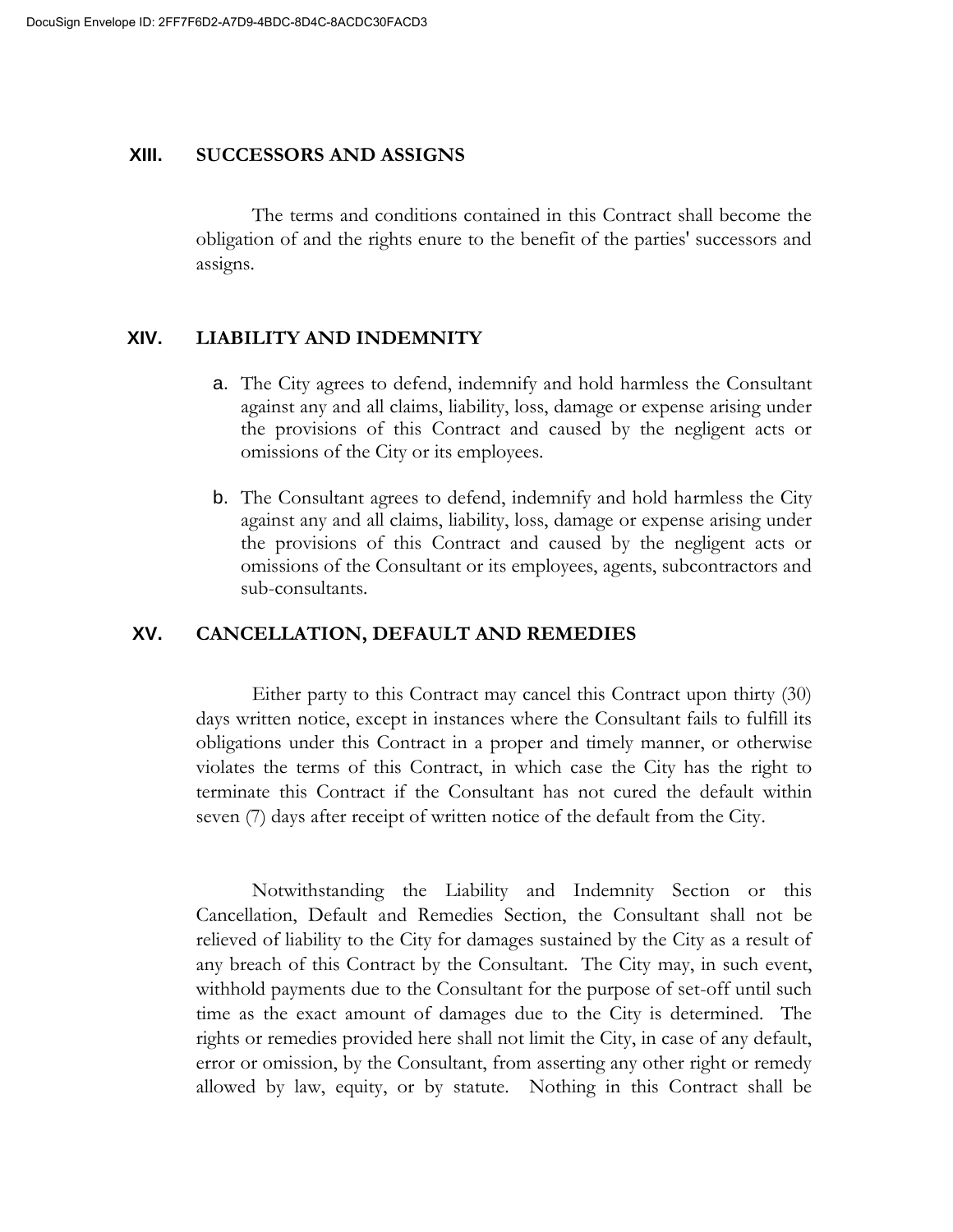construed as a waiver of any right, remedy, liability limit or immunity of the City or the Consultant under law.

#### **XVI. NOTICES**

Any notice or demand, authorized or required under this contract shall be writing and sent by U.S. mail (receipt of which shall be deemed to have occurred five days after the notice or demand was delivered to the U.S. Postal Service) to the other party as follows:

To the consultant:

The Agape Movement Co. LLC Alfonzo Williams 3741 Chicago Avenue S. Minneapolis, MN 55407 theagapemovement038@gmail.com

To the city:

Gretchen G Musicant, Department Head 250 South 4th Street, Room 510 Minneapolis, MN 55415

Erin Sikkink, Contract Manager Phone: 612-673-2512 Email: erin.sikkink@minneapolismn.gov

#### **XVII. INTELLECTUAL PROPERTY**

All "Work" as defined below, produced by the Consultant under this Contract is classified as "work for hire" and upon payment by the City to the Consultant will be the exclusive property of the City and will be surrendered to the City immediately upon completion, expiration, or cancellation of this Contract. "Work" covered includes all reports, notes, studies, photographs, designs, drawings, specifications, materials, tapes or other media and any databases established to store or retain the Work. The Consultant may retain a copy of the Work for its files in order to engage in future consultations with the City and to satisfy professional records retention standards. The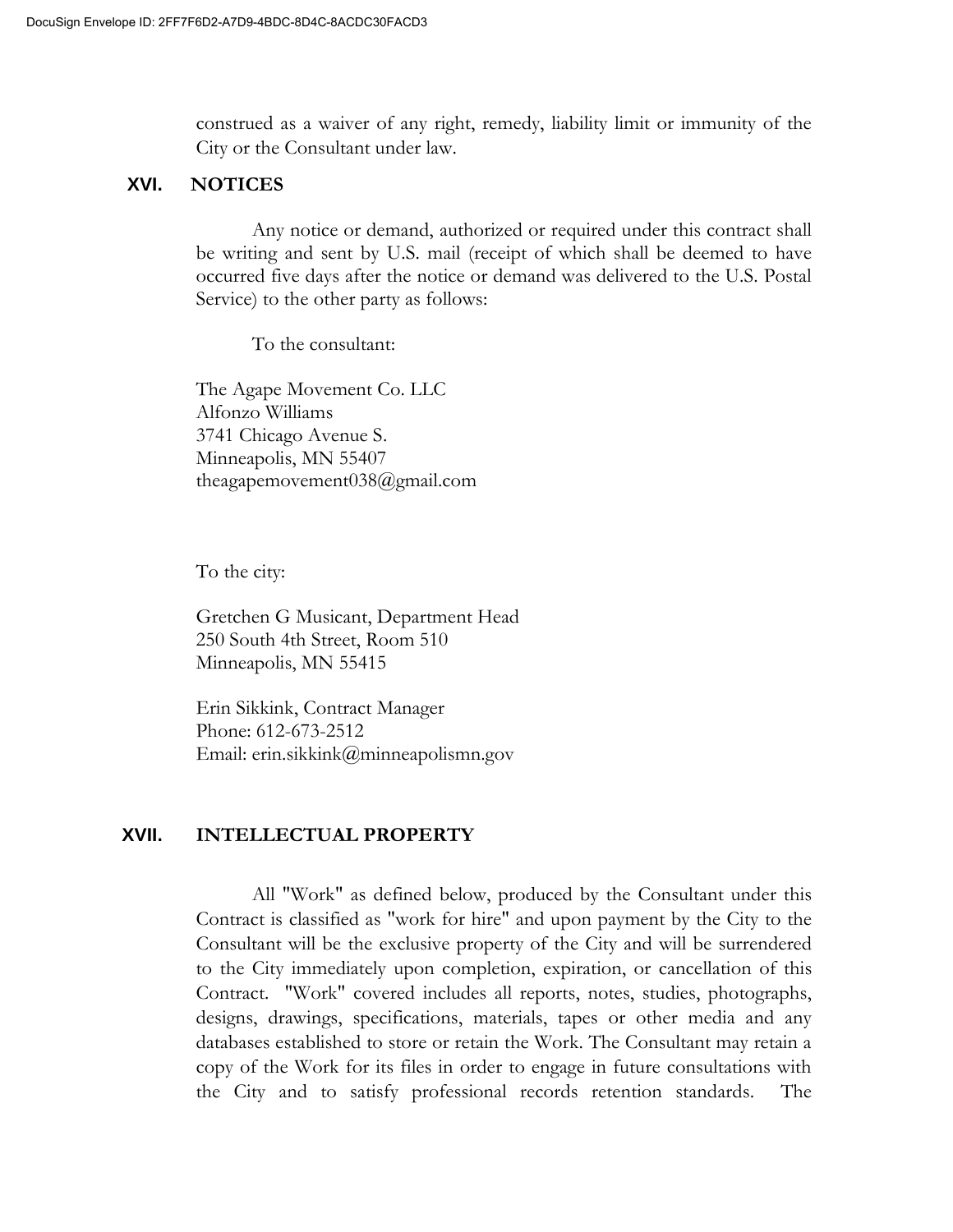Consultant represents and warrants that the Work does not and will not infringe upon any intellectual property rights of other persons or entities.

Each party acknowledges and agrees that each party is the sole and exclusive owner of all right, title, and interest in and to its services, products, software, source and object code, specifications, designs, techniques, concepts, improvements, discoveries and inventions including all intellectual property rights thereto, including without limitations any modifications, improvements, or derivative works thereof, created prior to, or independently, during the term of this Contract. This Contract does not affect the ownership of each party's pre-existing, intellectual property. Each party further acknowledges that it acquires no rights under this Contract to the other party's pre-existing intellectual property, other than any limited right explicitly granted in this Contract.

#### **XVIII. BILLBOARD ADVERTISING**

Ordinance 544.120 prohibits the use of City or City-derived funds to pay for billboard advertising as a part of a City project or undertaking.

### **XIX. CONFLICT OF INTEREST/CODE OF ETHICS**

Pursuant to Section 15.250 of the City's Code of Ordinances, both the City and the Consultant are required to comply with the City's Code of Ethics. Chapter 15 of the Code of Ordinances requires City officials and the Consultant to avoid any situation that may give rise to a "conflict of interest." A "conflict of interest" will arise if the Consultant represents any other party or other client whose interests are adverse to the interests of the City.

As it applies to the Consultant, the City's Code of Ethics will also apply to the Consultant in its role as an "interested person" (as that term is defined in Section 15.280 of the Minneapolis Code of Ordinances) since Consultant has a direct financial interest in this Contract. The City's Code of Ethics prevents "interested persons" from giving certain gifts to employees and elected officials.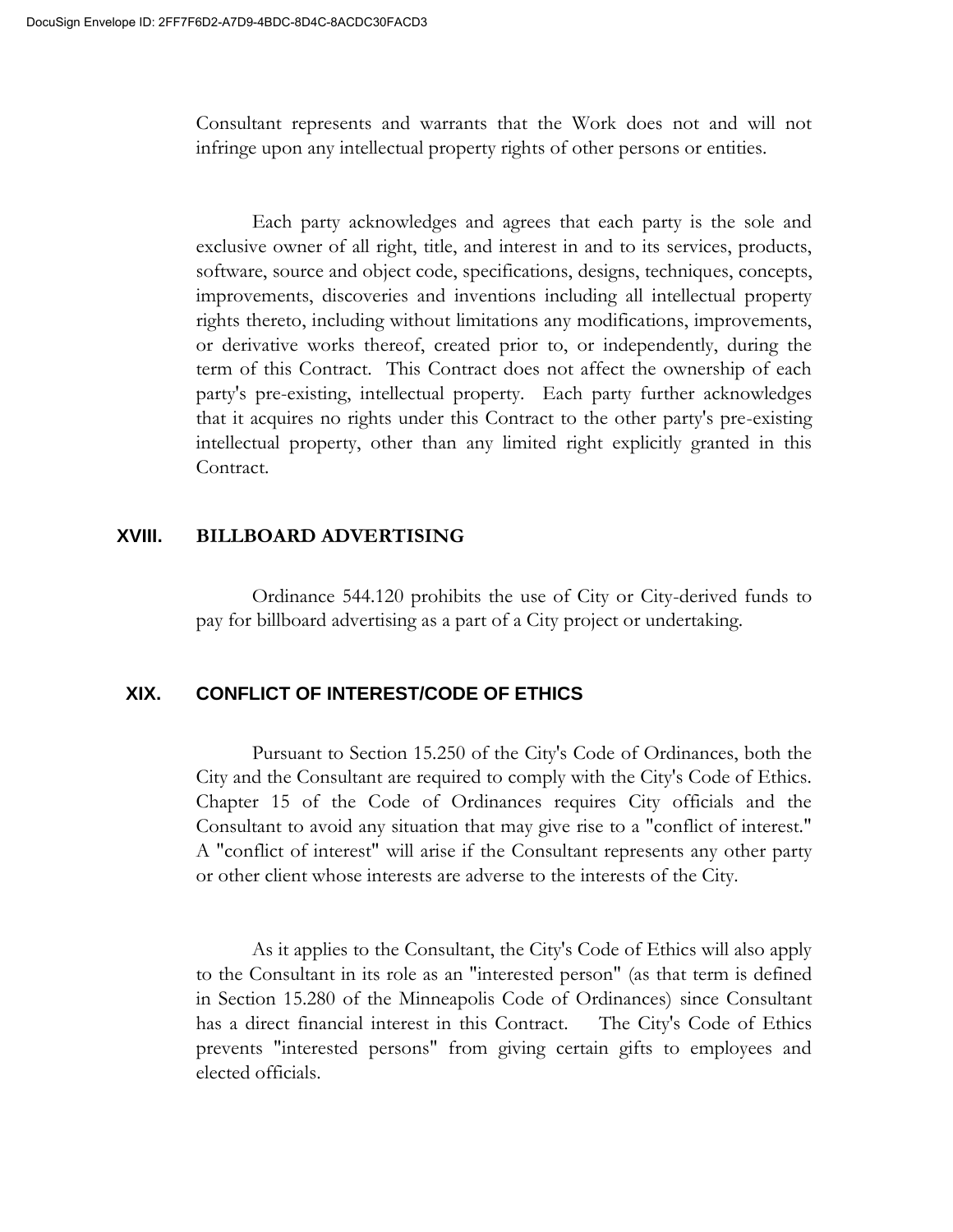# **XX. MISCELLANEOUS PROVISIONS**

- **1. Severability** -- If any provision of this Contract is held invalid or unenforceable, such invalidity or unenforceability shall not affect any other provision, and this Contract shall be construed and enforced as if such provision had not been included.
- **2. No Partnership of Joint Venture**  Neither the City nor the Consultant is an agent, partner or joint venturer of the other for any purpose or has the authority to bind the other.
- **3. No Third Party Beneficiaries** -- This Contract does not create any third party beneficiary rights in any individual or entity that is not a party to this Contract.
- **4. Entirety of Contract** -- This Contract and the Attachments/Exhibits thereto, constitute the entire and exclusive Contract of the parties.
- **5. Applicable Law** -- The laws of the State of Minnesota shall govern all interpretations of this Contract, and the appropriate venue and jurisdiction for any litigation which may arise hereunder will be in those courts located within the County of Hennepin, State of Minnesota, regardless of the place of business, residence or incorporation of the Consultant.
- **6. Waiver** -- Failure to enforce any provision of this Contract does not affect the rights of the parties to enforce such provision in another circumstance. Neither does it affect the rights of the parties to enforce any other provision of this Contract at any time.
- **7. Conflict and Priority** -- This Contract shall take precedence over any attachments, exhibits or terms and conditions that may be attached to this Contract. In the event that a conflict is found between the provisions in this Contract and any attachments, the terms of the Contract shall prevail.
- **8. Amendments** -- Any amendments to this Contract shall be in writing and signed by both the City and the Consultant. Amendments are limited to increases in compensation (including reimbursable expenses) not to exceed \$175,000 per the Compensation Section, increases or reductions in the Scope of Services or Work, or extensions of the duration subject to the limitation in the Effective Date and Termination Date Section of this Contract.
- **9. Counterparts** -- This Contract may be executed in counterparts, each of which shall be deemed to be an original and all of which, taken together, shall constitute one and the same agreement.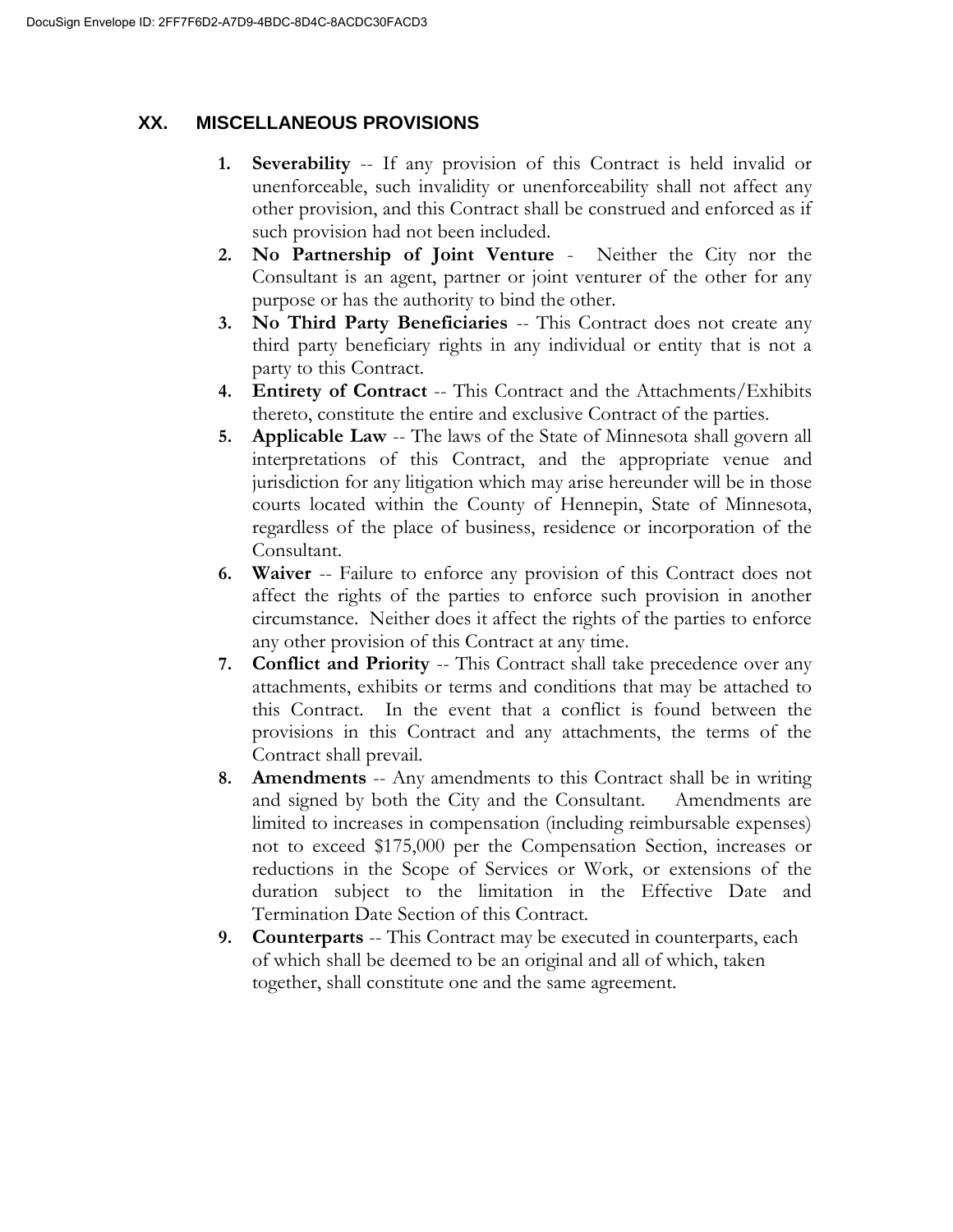The parties being in agreement have caused this Contract to be signed as follows:

#### **FOR THE CONSULTANT**:

DocuSigned by: Signature

Title: \t1\ CEO

*By signing this Contract, I represent that I have the authority to enter into and bind the Consultant to this Contract*.

#### **FOR THE CITY**:

DocuSigned by: Signature: Critulan 6 Musicant

 $\operatorname{Title:}$  Commissioner of Health

*By signing this Contract, I represent that I have the authority to enter into and bind the City to this Contract*.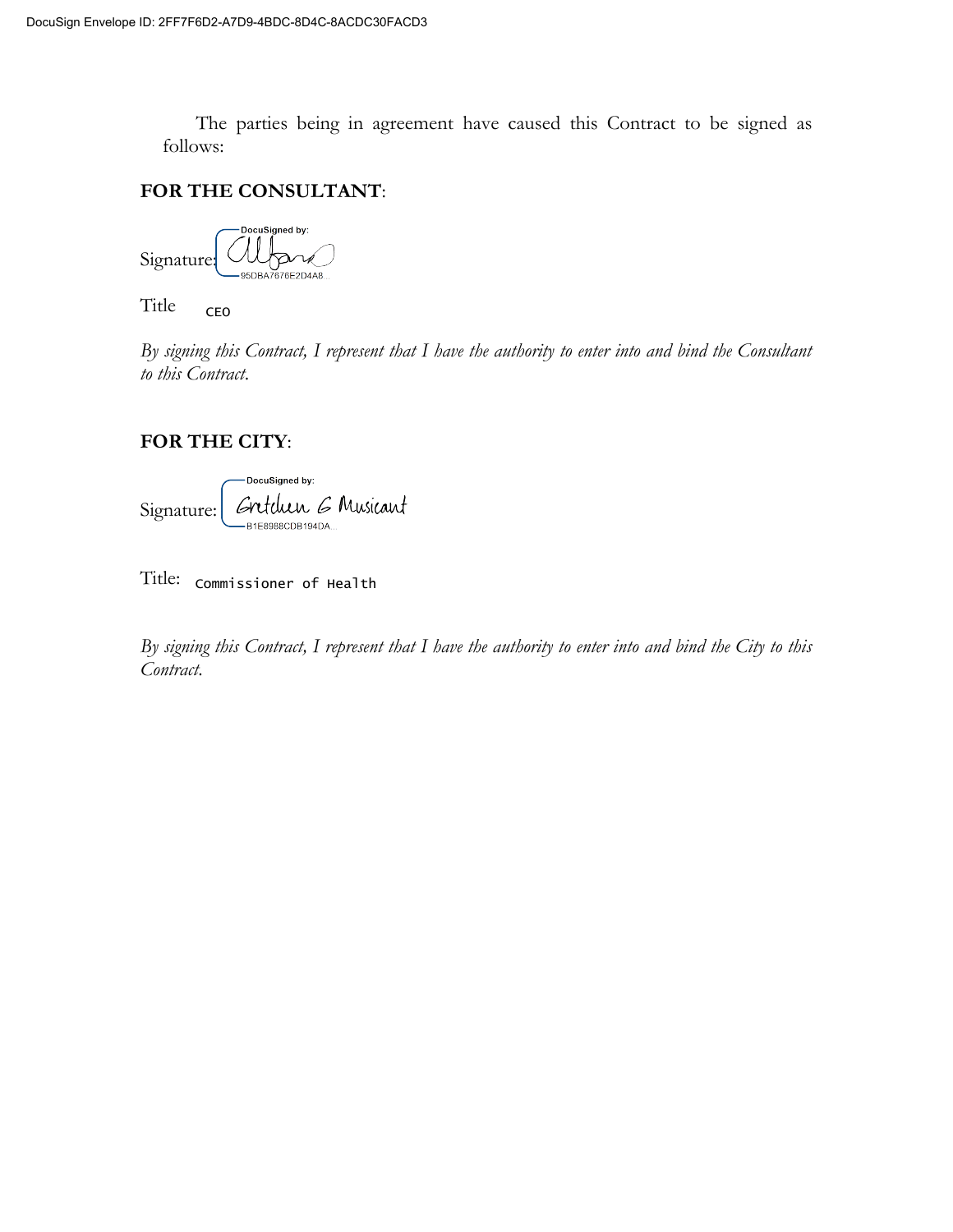### **Exhibit A**

### **Standard Agreement Insurance Form**

The following are the insurance requirements for the Consultant and any subcontractor or subconsultant. Without written evidence of insurance coverage from each subcontractor or subconsultant, the Consultant will either provide insurance coverage for the subcontractor(s) or subconsultant(s) or assume full liability for their acts and omissions. Please fill in a-e. Consultant shall **check one box under each insurance area and sign at the bottom**. Please note: **No changes or additions can be made to this form** other than indicating self-insurance status (if applicable, also attach a letter that outlines self-insurance coverage).

a) 1. **Worker's Compensation Insurance** that meets the statutory obligations with Employer's Liability limits of at least \$100,000 each accident, \$500,000 disease policy limit, and \$100,000 disease each employee.

□ Attached is certificate evidencing above insurance coverage in force as of the Contract start date.

 $\Box$  MN Statute Chapter 176 does not apply because Consultant has no employees and will not have any during the life of the Contract.

2. **Workers Compensation Insurance for non-employees** providing services under this Contract (i.e., subcontractors). Consultants are assuming full Workers Compensation coverage for uninsured sub-contractors.

Attached is certificate evidencing Workers Compensation insurance coverage in force as of the Contract start date (either umbrella coverage by Consultant or separate coverage by non-employees).

 Non-employees such as subcontractors will not provide any services under this Contract.

b) **Commercial General Liability Insurance**. The policy shall be on an "occurrence" basis, shall include contractual liability coverage and provide coverage limits at least equal to \$2,000,000 per claim and \$2,000,000 aggregate. The City shall be named an "additional insured" on Consultant's policy and shall be indicated on the ACORD declaration form.

П Attached is certificate evidencing above insurance coverage in force as of the Contract start date.

c) **Commercial Automobile Liability insurance** covering all owned, non-owned and hired automobiles at coverage limits at least equal to \$1,000,000 per claim and \$2,000,000 aggregate for all claims arising from the same occurrence.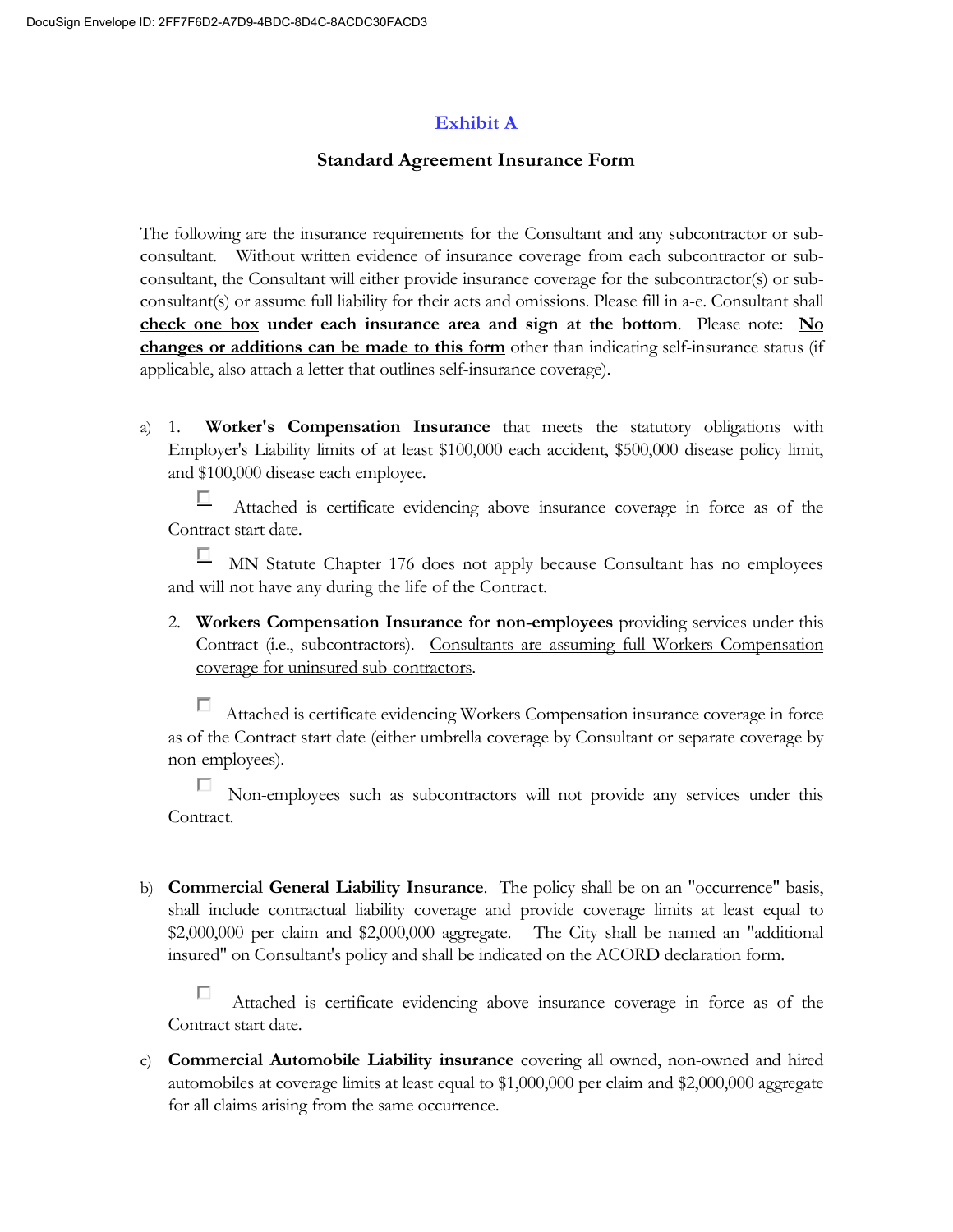口 Attached is certificate evidencing above insurance coverage in force as of the Contract start date.

П Consultant's personal auto liability insurance coverage addresses the risk. Attached is a letter from insurance agent stating that personal automobile insurance policy covers business usage of all automobile(s) that will be used during the life of this Contract.

п Consultant will not drive any automobiles while performing services under this Contract.

d) **Professional Liability Insurance** providing coverage for the claims that arise from the errors of Consultant or its sub-consultants, omissions of Consultant or its sub-consultants, failure to render a professional service by Consultant or its sub-consultants, or the negligent rendering of the professional service by Consultant or its sub-consultants at coverage limits at least equal to \$1,000,000 per claim and \$2,000,000 for all claims that arise during the coverage period. The insurance policy must provide the protection stated for two (2) years after completion of work.

П Attached is certificate evidencing above insurance coverage in force as of the Contract start date.

П The Consultant is not providing services under this Contract which would enable the Consultant to obtain professional liability insurance. To the extent that Consultant otherwise fails to obtain professional liability insurance, the Consultant agrees to assume full responsibility for any and all damages that occur as a result of Consultant's or its subconsultant's negligent acts, errors or omissions.

e) **Network Security and Privacy Liability Insurance** providing coverage for the claims that arise from the disclosure of private data and security breaches at coverage limits at least equal to \$1,000,000 per claim. The insurance policy must provide the protection stated for three (3) years after completion of work. **(Only applies if Consultant is handling, receiving or producing City data and information.)**

П Attached is certificate evidencing above insurance coverage in force as of the Contract start date.

П Consultants providing service under this Contract who do not carry computer security and privacy liability insurance agree to assume full responsibility for any and all damages that occur as a result of Consultant's negligent acts, errors or omissions.

*Revised- 12/2016*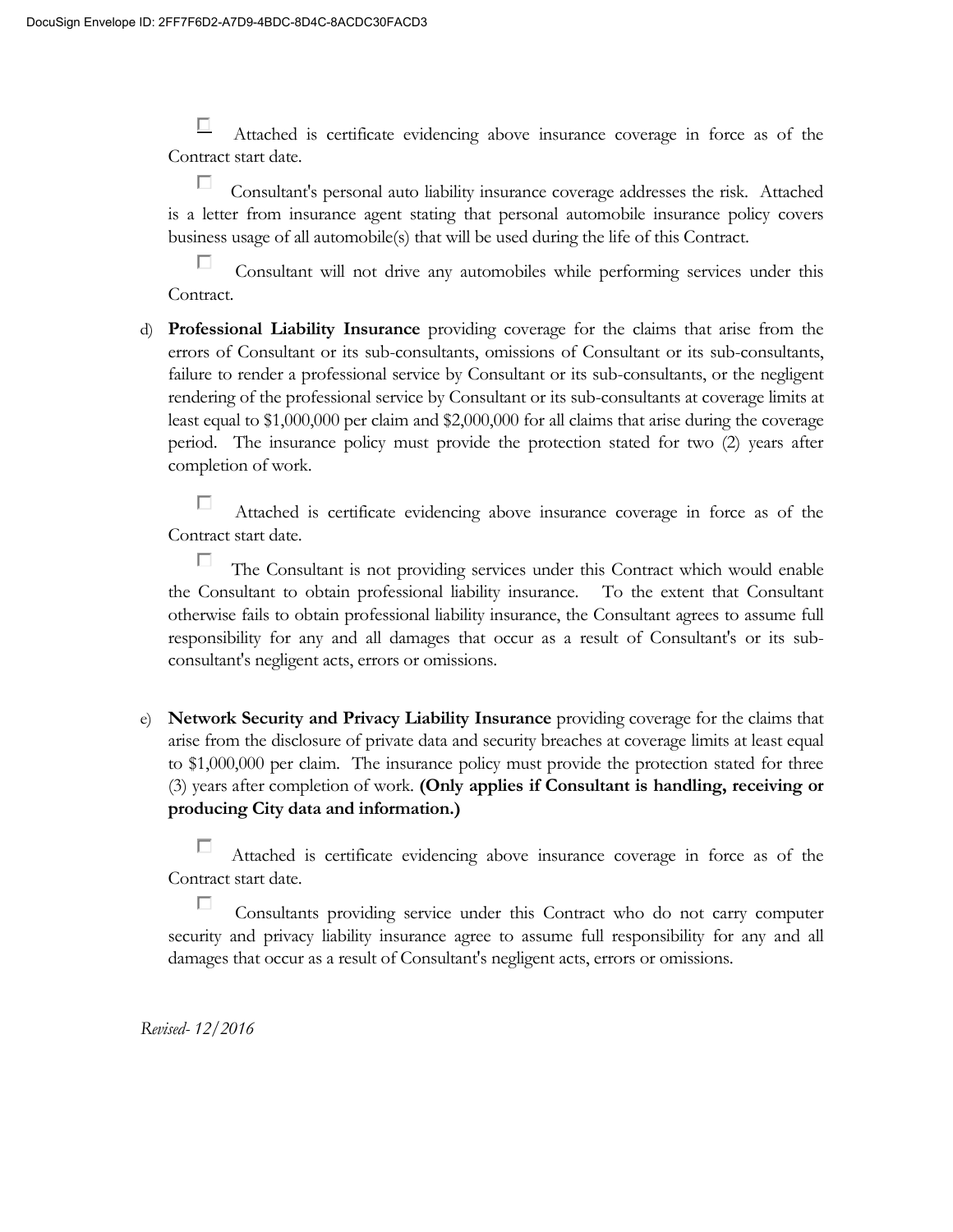#### **Exhibit B INVOICE FOR FEDERAL FUNDED SERVICES Billed to City of Minneapolis Health Department**

**Submit Invoice to:** submitinvoices@minneapolismn.gov Or mail to: City of Minneapolis Accounts Payable PO Box 211208 Eagan, MN 55121

**Contractor:**

The Agape Movement Co. LLC 3741 Chicago Avenue S. Minneapolis, MN, 55407 Alfonzo Williams | 952-454-6328 theagapemovement038@gmail.com

 Invoice Submission Date \_\_/\_\_\_/\_\_\_ Invoice Number:\_\_\_\_\_\_\_\_\_\_\_\_\_\_\_ Invoice Period: \_\_/\_\_\_/\_\_-\_\_/\_\_/\_\_ Final Invoice?  $Yes \nightharpoonup No \nightharpoonup$ 

Program: Violence Interruption – Case Management Contract Number: COM0003334 Contract Period: 01/01/2021 – 12/31/2021 Coding: 00100-8600160-504009-860VIOI PO Number: \_\_\_\_\_\_\_\_\_\_\_\_\_\_\_\_\_\_\_\_\_\_\_

| <b>Cost Categories</b>       | <b>Contract Budget</b> | <b>Costs this</b> | <b>Cumulative Total</b> |
|------------------------------|------------------------|-------------------|-------------------------|
|                              |                        | Period            |                         |
| Personnel                    | \$20,000               |                   |                         |
| Supplies                     | \$5,000                |                   |                         |
|                              |                        |                   |                         |
|                              |                        |                   |                         |
| <b>TOTAL EXPENSES (NTE):</b> | \$25,000               |                   |                         |

#### **REIMBURSEMENT REQUESTED THIS INVOICE:**

- I certify that the information in this statement is correct to the best of my knowledge and the expenditures reflected here were made in accordance with conditions of the contract.

- By signing this report, I certify to the best of my knowledge and belief that the report is true, complete, and accurate, and the expenditures, disbursements and cash receipts are for the purposes and objectives set forth in the terms and conditions of the Federal award. I am aware that any false, fictitious, or fraudulent information, or the omission of any material fact, may subject me to criminal, civil or administrative penalties for fraud, false statements, false claims or otherwise. (U.S. Code Title 18, Section 1001 and Title 31, Sections 3729-3730 and 3801-3812.

Consultant:

Signature and Date